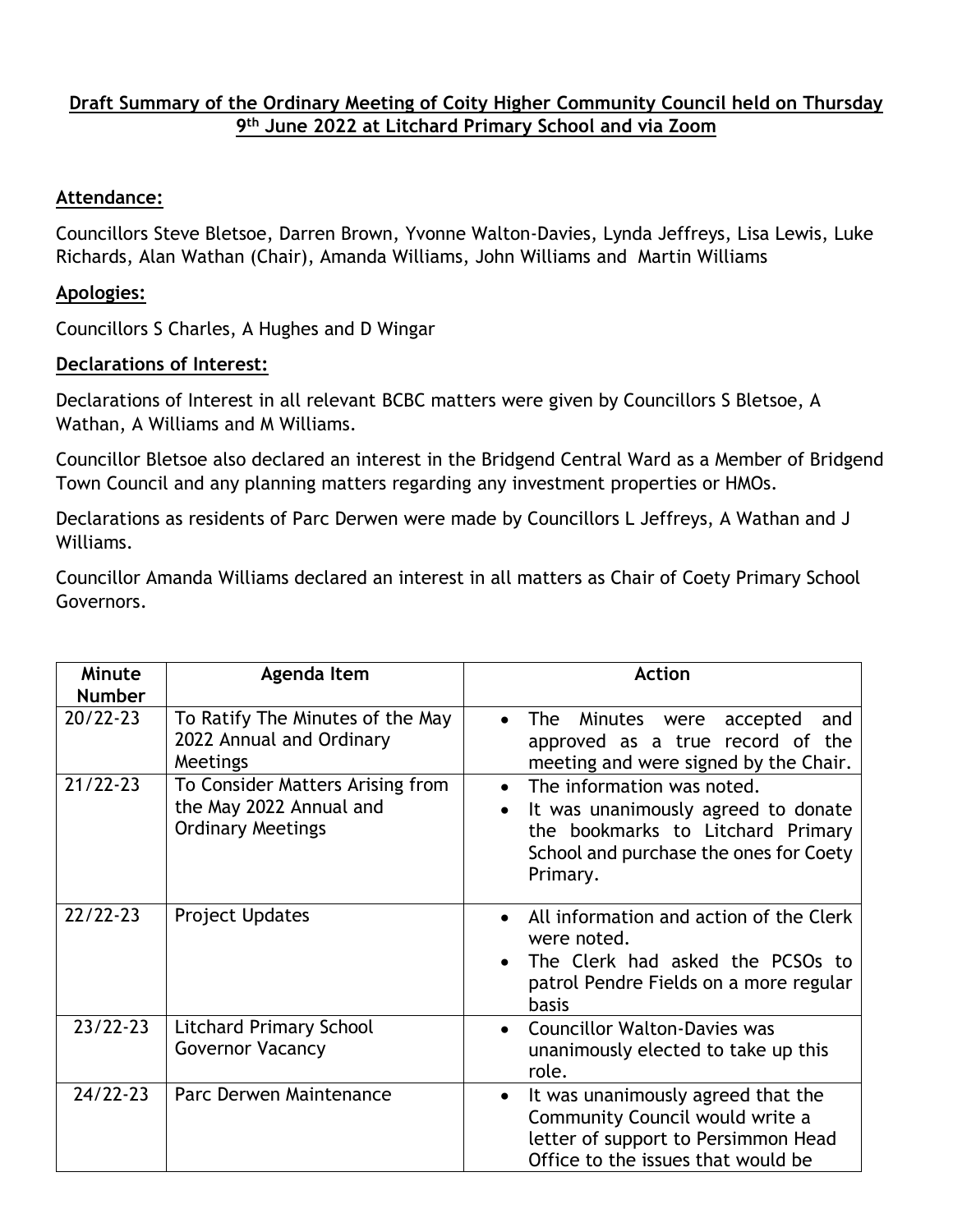|              |                                | raised at the borough councillor<br>meeting and to write to Planning                                                                                                                                                                                                                                                                                                                                                                                                                                                                                                                                |
|--------------|--------------------------------|-----------------------------------------------------------------------------------------------------------------------------------------------------------------------------------------------------------------------------------------------------------------------------------------------------------------------------------------------------------------------------------------------------------------------------------------------------------------------------------------------------------------------------------------------------------------------------------------------------|
| $25/22 - 23$ | <b>Draft Training Plan</b>     | Enforcement too.<br>It was agreed that councillors would<br>$\bullet$<br>respond directly to the Clerk to<br>confirm if they wanted to attend the<br>courses highlighted for them in the<br>draft plan.<br>Authority was given to the Clerk to<br>$\bullet$<br>book the courses requested by<br>Councillors Lynda Jeffreys, Yvonne<br>Walton-Davies and Amanda Williams.<br>The Clerk was asked to removed New<br>$\bullet$<br><b>Councillor Training for Councillor</b><br>Charles.                                                                                                                |
| $26/22 - 23$ | Coety Expansion                | Members unanimously agreed that the<br>Clerk should write to BCBC on their<br>behalf to say that the expansion<br>needs to happen now.                                                                                                                                                                                                                                                                                                                                                                                                                                                              |
| $27/22 - 23$ | Finance & Accounts             | information<br>All<br>noted<br>was<br>and<br>$\bullet$<br>authority was given to the Clerk to<br>make the agreed payments.<br>It was agreed that the Clerk would<br>respond to BCBC's latest notice of<br>action saying that the council is taking<br>legal advice on this matter and for the<br>Clerk to seek the advice of the<br>council's solicitor.<br>The Clerk was asked to check with<br>BCBC whether the summer activity<br>schemes for Coity and Litchard would<br>go ahead this year.<br>The Clerk was asked to see if a bin<br>could be erected near the exit from<br>Wildmill station. |
| 28/22-23     | Member Reports                 | The Clerk was asked to speak to the<br>$\bullet$<br>V2C estates managed regarding<br>improving the area of Llys Gwyn and<br>to contact Highways about the road<br>markings on Coity by pass                                                                                                                                                                                                                                                                                                                                                                                                         |
| 29/22-23     | <b>Borough Council Updates</b> | All Information was noted.<br>$\bullet$                                                                                                                                                                                                                                                                                                                                                                                                                                                                                                                                                             |
| $30/22 - 23$ | Clerk's Report                 | All information and action of Clerk<br>$\bullet$<br>was accepted.<br>The Clerk was asked to look into the<br>$\bullet$<br>Love It, Don't Trash It Scheme to see                                                                                                                                                                                                                                                                                                                                                                                                                                     |